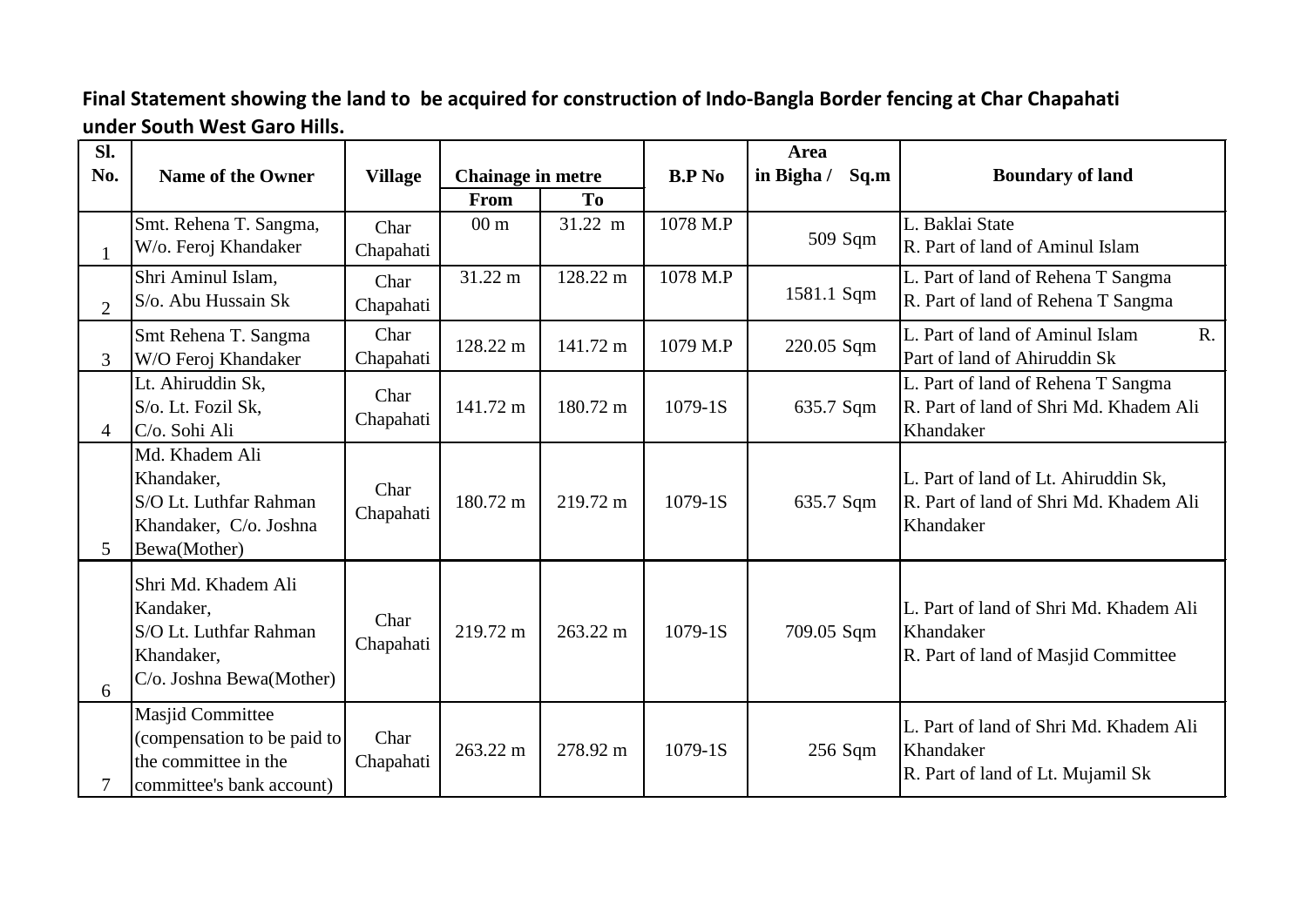|    | Shri. Muksedur Rahman                                                            |                   |          |          |           |            |                                                                                   |
|----|----------------------------------------------------------------------------------|-------------------|----------|----------|-----------|------------|-----------------------------------------------------------------------------------|
|    | and Shri. Munjurul Sk,<br>S/o.Lt. Mujamil Sk.                                    | Char<br>Chapahati | 278.92 m | 294.62 m | 1079-1S   | 256 Sqm    | L. Part of land of Masjid Committee<br>R. Part of land of Lt. Mujamil Sk          |
| 8  | ${50\%}$ each}                                                                   |                   |          |          |           |            |                                                                                   |
| 9  | Muksedur Rahman,<br>S/o. Mujamil Sk                                              | Char<br>Chapahati | 294.62 m | 313.02 m | 1079-1S   | 299.92 Sqm | L. Part of land of Lt. Mujamil Sk,<br>R. Part of land of Mubarak Hussain          |
| 10 | Lt. Mubarak Hussain,<br>S/o. Sauna Ulla Miah,<br>$C/O$ . Abdullah Miah (Son)     | Char<br>Chapahati | 313.02 m | 331.42 m | 1079-1S   | 299.92 Sqm | L. Part of land of Md. Mujamil Sk,<br>R. Part of land of Shri Soriful Miah        |
| 11 | Shri Soriful Miah,<br>S/o. Lt. Hashu Sk                                          | Char<br>Chapahati | 331.42 m | 341.42 m | 1079-1S   | 163 Sqm    | L. Part of land of Lt. Mubarak Hussain,<br>R. Part of land of Lt. Mubarak Hussain |
| 12 | Lt. Mubarak Hussain,<br>S/o. Sauna Ulla Miah,<br>C/o. Abdullah Miah (Son)        | Char<br>Chapahati | 341.42 m | 351.42 m | 1079-1S   | 163 Sqm    | L. Part of land of Soriful Miah<br>R. Part of land of Shri Basha Ali              |
| 13 | Shri Basha Ali,<br>S/o. Nidanu Sk                                                | Char<br>Chapahati | 351.42 m | 369.42 m | $1079-1S$ | 293.4 Sqm  | L. Part of land of Mubarak Hussain<br>R. Part of land of Mubarak Hussain          |
| 14 | Lt. Mubarak Hussain,<br>S/o. Sauna Ulla Miah,<br>C/o. Abdullah Miah (Son)        | Char<br>Chapahati | 369.42 m | 387.42 m | 1079-1S   | 293.4 Sqm  | L. Part of land of Basha Ali<br>R. Part of land of Nirmal Ch. Paul                |
| 15 | Smt. Beauty Paul, W/o.Lt.<br>Nirmal Ch. Paul,<br>S/o. Nogendra Nath Paul         | Char<br>Chapahati | 387.42 m | 399.32 m | 1079-1S   | 194 Sqm    | L. Part of land of Lt. Mubarak Hussain<br>R. Part of land of Lt. Shyamal Ch. Paul |
| 16 | Smt. Aroti Paul<br>W/o. Lt. Shyamal Ch. Paul,<br>S/o. Lt. Nogendra Nath<br>Paul, | Char<br>Chapahati | 399.32 m | 411.22 m | 1079-1S   | 194 Sqm    | L. Part of land of Lt. Nirmal Ch. Paul<br>R. Part of land of Shri Arun Paul       |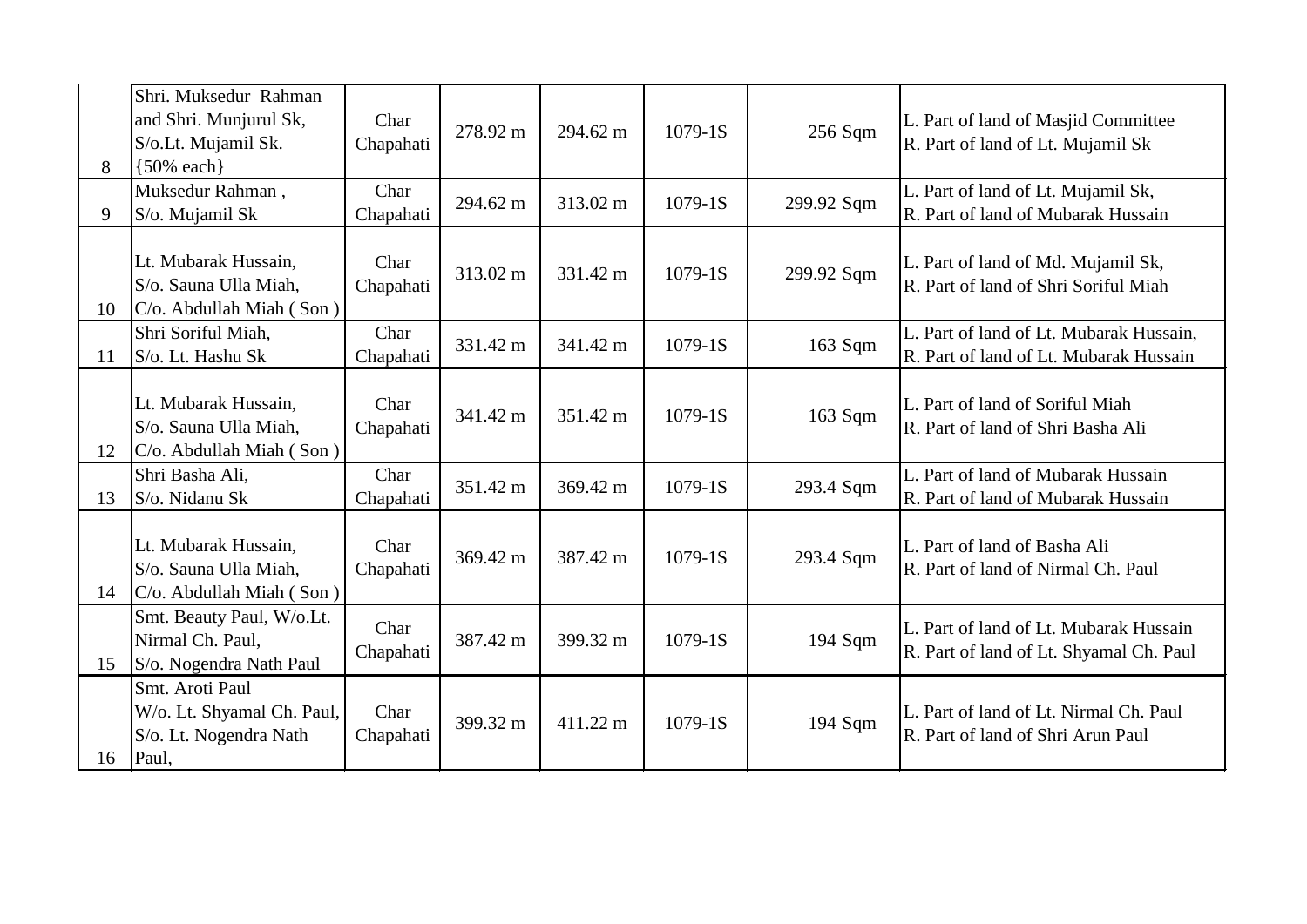| 17 | Shri Arun Paul,<br>S/o. Lt. Nogendra Nath<br>Paul                         | Char<br>Chapahati | 411.22 m | 423.12 m | 1079-1S   | 194 Sqm    | L. Part of land of Shyamal Ch. Paul<br>R. Part of land of Rabindranath Paul |
|----|---------------------------------------------------------------------------|-------------------|----------|----------|-----------|------------|-----------------------------------------------------------------------------|
| 18 | Shri Rabindra Nath Paul.<br>S/o. Nogendra Nath Paul                       | Char<br>Chapahati | 423.12 m | 435.02 m | 1079-1S   | 194 Sqm    | L. Part of land of Arun Paul<br>R. Part of land of Anup Kr. Paul            |
| 19 | Shri Anup Kr Paul,<br>S/o. Nogendra Nath Paul                             | Char<br>Chapahati | 435.02 m | 446.92 m | 1079-1S   | 194 Sqm    | L. Part of land of Rabindranath Paul<br>R. Part of land of Shri Amal Paul   |
| 20 | Shri Amal Paul,<br>S/o. Nogendra Nath Paul                                | Char<br>Chapahati | 446.92 m | 458.82 m | 1079-1S   | 194 Sqm    | L. Part of land of Anup Kr. Paul<br>R. Part of land of Mubarak Hussain      |
| 21 | Lt. Mubarak Hussain,<br>S/o. Sauna Ulla Miah,<br>C/o. Abdullah Miah (Son) | Char<br>Chapahati | 458.82 m | 470.72 m | 1079-1S   | 194 Sqm    | L. Part of land of Amal Paul<br>R. Part of land of Lt. Mesher Sk            |
| 22 | Lt. Mesher Sk,<br>S/o. Lt. Tosum Sk,<br>C/o. Kusunful Begum<br>(Daughter) | Char<br>Chapahati | 470.72 m | 495.72 m | $1079-1S$ | 407.5 Sqm  | L. Part of land of Lt. Mubarak Hussain<br>R. Part of land of Anuwar Hussain |
| 23 | Shri. Amir Hussain<br>S/o.Lt. Anuwar Hussain,<br>S/o. Lt. Saukat Hussain  | Char<br>Chapahati | 495.72 m | 520.72 m | 1079-1S   | 407.5 Sqm  | L. Part of land of Lt. Mesher Sk,<br>R. Part of land of Rahima Khatun       |
| 24 | Shri. Amir Hussain,<br>S/o. Anuwar Hussain,                               | Char<br>Chapahati | 406.38 m | 431.38 m | 1079-1S   | 407.5 Sqm  | L. Part of land of Rahima Khatun<br>R. Part of land of Lt. Aurangjib Sarkar |
| 25 | Lt. Aurangjib Sarkar,<br>S/o. Nono Miah,<br>C/o. Ebrahim Sarkar<br>(Son)  | Char<br>Chapahati | 431.38 m | 450.98 m | 1079-1S   | 319.48 Sqm | L. Part of land of Rahima Khatun<br>R. Part of land of Smt. Mukseda Khatun  |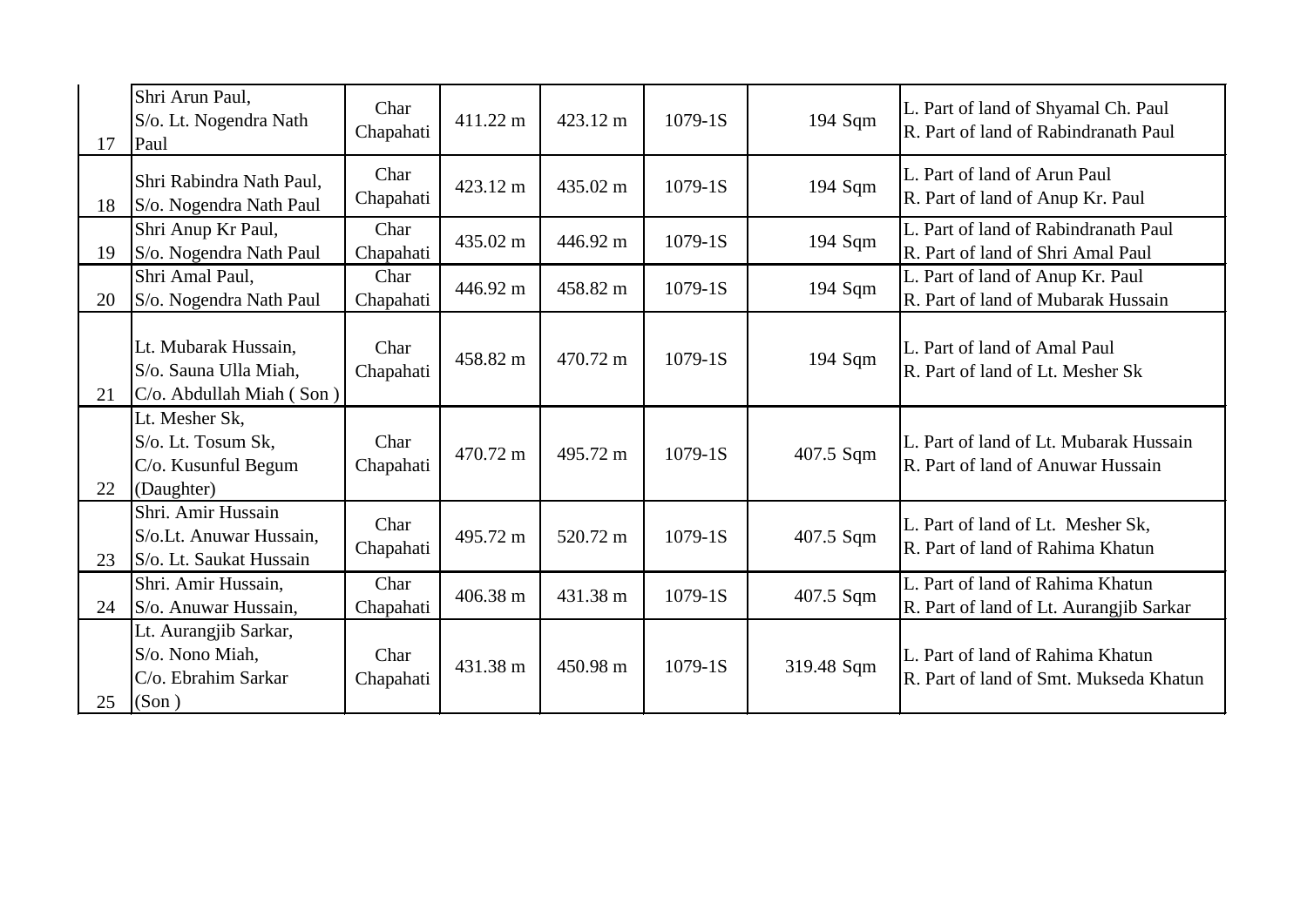| 26 | 1) Smt. Mukseda Khatun<br>W/o. Lt. Mujamil Sk, (70%<br>compensation)<br>2) Aktar Hussain {nephew}<br>(30% compensation) | Char<br>Chapahati | 450.98 m | 482.88 m | $1079-1S$ | 519.97 Sqm | L. Part of land of Rahima Khatun<br>R. Part of land of Feroj Miah              |
|----|-------------------------------------------------------------------------------------------------------------------------|-------------------|----------|----------|-----------|------------|--------------------------------------------------------------------------------|
| 27 | Shri Feroj Miah,<br>S/o. Shri Abdul Haque                                                                               | Char<br>Chapahati | 482.88 m | 504.38 m | 1079-1S   | 350.45 Sqm | L. Part of land of Smt. Mukseda Khatun<br>R. Part of land of Aktar Hussain     |
| 28 | Shri Aktar Hussain,<br>S/o. Lt. Shamsul Haque                                                                           | Char<br>Chapahati | 504.38 m | 545.08 m | 1079-1S   | 663.41 Sqm | L. Part of land of Shri Feroj Miah<br>R. Part of land of Smt. Sulima Khatun    |
| 29 | Abdul Kader Miah,<br>S/o. Lt. Akbar Ali,                                                                                | Char<br>Chapahati | 545.08 m | 585.08 m | 1079-1S   | 652 Sqm    | L. Part of land of Aktar Hussain<br>R. Part of land of Smt. Sulima Khatun      |
| 30 | Smt. Sulima Khatun,<br>W/o. Lt. Aurangjib Sarkar,<br>C/o. Ebrahim Sarkar (Son)                                          | Char<br>Chapahati | 585.08 m | 612.78 m | 1079-1S   | 451.51 Sqm | L. Part of land of Lt. Akbar Ali<br>R. Part of land of Shri Badsa Ali          |
| 31 | Shri Badsa Ali,<br>S/o. Lt. Nidanu Sk                                                                                   | Char<br>Chapahati | 612.78 m | 642.18 m | 1079-1S   | 479.22 Sqm | L. Part of land of Smt. Sulima Khatun<br>R. Part of land of Lt. Fojiton Bibi   |
| 32 | Lt. Fojiton Bibi,<br>W/o. Lt. Joynal Sk,<br>D/o. Lt. Fozal Sk,<br>C/o. Fulu Miah (Son)                                  | Char<br>Chapahati | 642.18 m | 668.08 m | 1079-1S   | 422.17 Sqm | L. Part of land of Badsa Ali<br>R. Part of land of Nogendra Das                |
| 33 | Shri. Nogendra Ch. Das,<br>S/o. Lt. Khogendra Ch. Das                                                                   | Char<br>Chapahati | 668.08 m | 691.38 m | 1079-1S   | 379.79 Sqm | L. Part of land of Lt. Fojiton Bibi<br>R. Part of land of Shri Shahidur Rahman |
| 34 | Shri Shahidur Rahman,<br>S/o. Lt. Sofior Rahman                                                                         | Char<br>Chapahati | 691.38 m | 762.38 m | 1079-1S   | 1157.3 Sqm | L. Part of land of Nogendra Das<br>R. Part of land of Lt. Pranesh Saha         |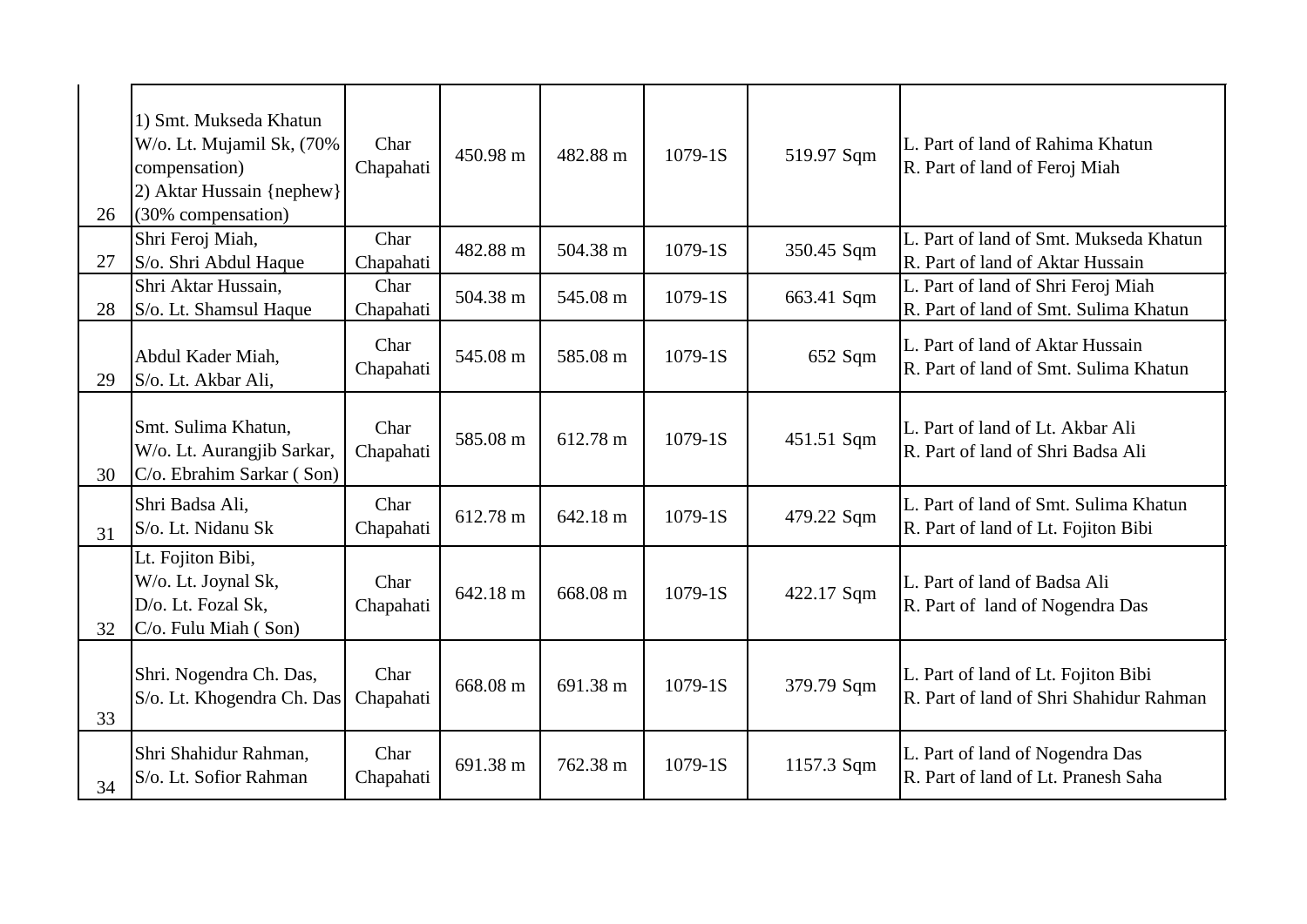|    | Lt. Pranesh Saha,<br>S/o. Lt. Bhola Nath Saha,                                                                                             | Char<br>Chapahati | 762.38 m | 805.98 m  | 1079-1S | 710.68 Sqm | L. Part of land of Lt. Shahidur Rahman<br>R. Part of land of Shri Ahmmud Ali         |
|----|--------------------------------------------------------------------------------------------------------------------------------------------|-------------------|----------|-----------|---------|------------|--------------------------------------------------------------------------------------|
| 35 | C/o. Ram Saha (Son)                                                                                                                        |                   |          |           |         |            |                                                                                      |
| 36 | Shri Ahmmud Ali,<br>S/o. Lt. Esub Ali,<br>C/o. Mortuz Ali (Son)                                                                            | Char<br>Chapahati | 805.98 m | 826.98 m  | 1079-1S | 342.3 Sqm  | L. Part of land of Lt. Pranesh Saha<br>R. Part of land of Shri Dharani Kantha<br>Das |
| 37 | Lt.Dharani Kanta Das,<br>S/o. Lt. Ajit Chandra Das<br>{Gouribala Das, wife &<br>Charamoni Das, son<br>compensation to be paid<br>50% each} | Char<br>Chapahati | 826.98 m | 847.98 m  | 1079-1S | 342.3 Sqm  | L. Part of land of Ahmmed Ali<br>R. Part of land of Lt. Pranesh Saha                 |
| 38 | Lt. Pranesh Saha,<br>S/o. Lt. Bhola Nath Saha.<br>C/o. Ram Saha (Son)                                                                      | Char<br>Chapahati | 847.98 m | 885.78 m  | 1079-1S | 616.14 Sqm | L. Part of land of Shri Dharani Kantha Das<br>R. Part of land of Abdul Kader Miah    |
| 39 | Shri Abdul Kader Miah,<br>S/o. Lt. Akbar Ali                                                                                               | Char<br>Chapahati | 885.78 m | 937.98 m  | 1079-1S | 850.86 Sqm | L. Part of land of Lt. Pranesh Saha<br>R. Part of land of Lt. Jamal Ali              |
| 40 | Shri. Bahar Ali,<br>S/o. Lt. Jamal Ali.                                                                                                    | Char<br>Chapahati | 937.98 m | 955.58 m  | 1079-1S | 286.88 Sqm | L. Part of land of Abdul Kader Miah<br>R. Part of khas land                          |
| 41 | Shri. Noor Ali, S/o. Lt.<br>Kasem Ali, C/o. Hamda<br>Bibi (wife)                                                                           | Char<br>Chapahati | 955.58 m | 971.88 m  | 1079-1S | 265.69 Sqm | L. Part of land of Lt. Jamal Ali<br>R. Part of land of Surab Ali                     |
| 42 | Shri. Surab Ali, S/o. Lt.<br>Kancha Sk                                                                                                     | Char<br>Chapahati | 971.88 m | 979.37 m  | 1079-1S | $122$ Sqm  | L. Part of land of Noor Ali<br>R. Part of land of Abdul Barek                        |
| 43 | Shri Abdul Barek,<br>S/o. Lt. Kancha Sk                                                                                                    | Char<br>Chapahati | 979.37 m | 986.86 m  | 1079-1S | $122$ Sqm  | L. Part of land of Surab Ali<br>R. Part of land of Shri Khairul Islam                |
| 44 | Shri Khairul Islam,<br>S/o. Lt. Kancha Sk                                                                                                  | Char<br>Chapahati | 986.86 m | 994.35 m  | 1079-1S | $122$ Sqm  | L. Part of land of Shri Abdul Barek<br>R. Part of land of Jobed Ali                  |
| 45 | Shri. Jobed Ali, S/o. Lt.<br>Drashulla Sk.                                                                                                 | Char<br>Chapahati | 994.35 m | 1009.25 m | 1079-1S | 242.87 Sqm | L. Part of land of Shri Khairul Islam<br>R. Part of land of Hanifuddin Sk            |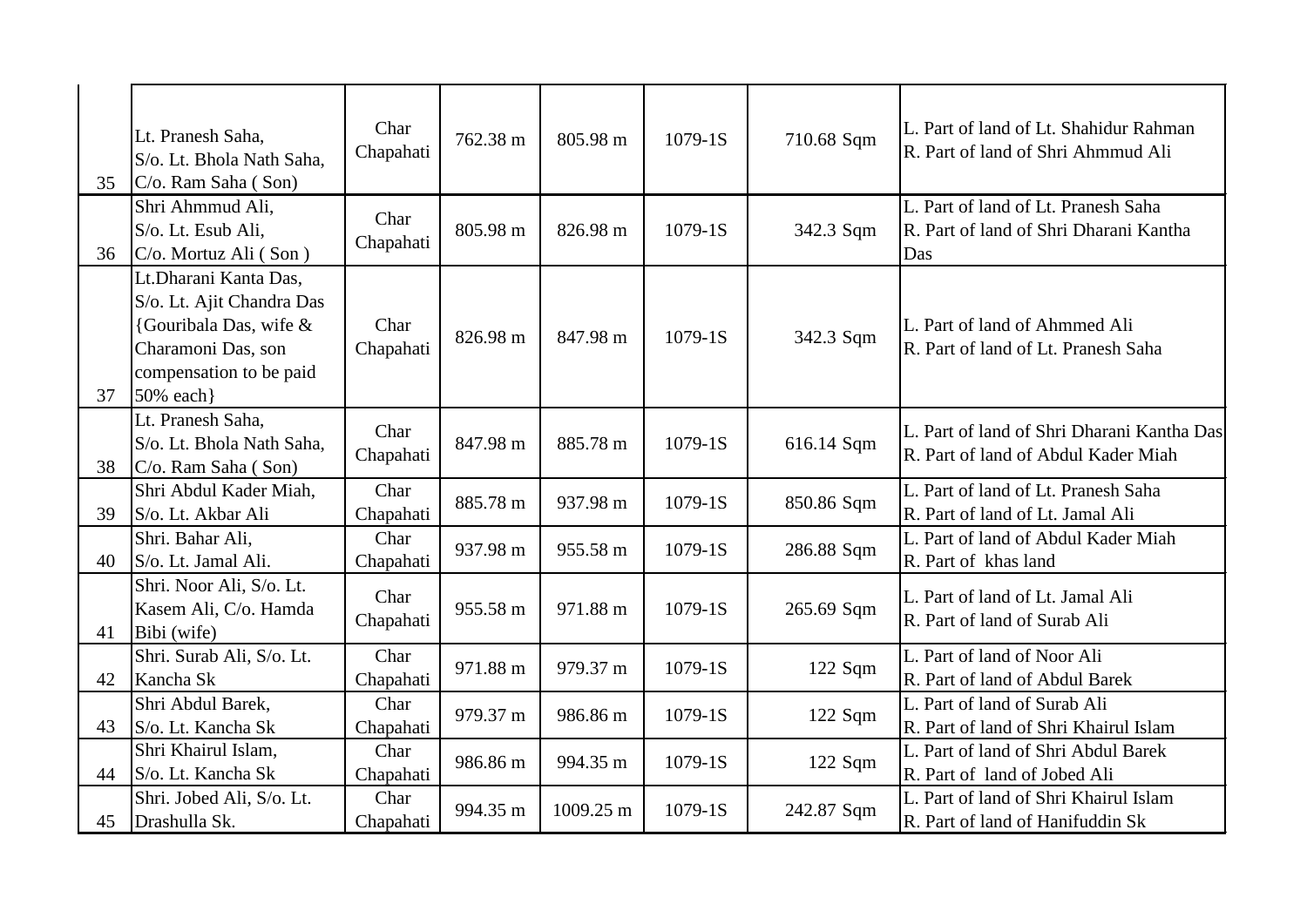| 46 | Lt. Hanifuddin Sk, S/o. Lt.<br>Drashulla Sk, C/o. Shri.<br>Majun Miah (Grand son) | Char<br>Chapahati | 1009.25 m | 1026.25 m | 1079-1S     | 277.1 Sqm   | L. Part of land of Jobed Ali<br>R. Part of land of Abdul Barek                   |
|----|-----------------------------------------------------------------------------------|-------------------|-----------|-----------|-------------|-------------|----------------------------------------------------------------------------------|
| 47 | Shri Abdul Barek,<br>S/o. Lt. Kancha Sk                                           | Char<br>Chapahati | 1026.25 m | 1037.35 m | $1079 - 1S$ | 180.93 Sqm  | L. Part of land of Hanifuddin,<br>R. Part of land of Shri Soraf Ali              |
| 48 | Shri Soraf Ali,<br>S/o. Lt. Kancha Sk                                             | Char<br>Chapahati | 1037.35 m | 1048.45 m | 1079-1S     | 180.93 Sqm  | L. Part of land of Shri Abdul Barek,<br>R. Part of land of Shri Khairul Islam    |
| 49 | Shri Khairul Islam,<br>S/o. Lt. Kancha Sk                                         | Char<br>Chapahati | 1048.45 m | 1059.55 m | 1079-1S     | 180.93 Sqm  | L. Part of land of Shri Soraf Ali,<br>R. Part of land of Shri Badiyat Zaman      |
| 50 | Shri Badiyat Zaman,<br>S/o. Lt. Kancha Sk                                         | Char<br>Chapahati | 1059.55 m | 1130.85 m | $1079 - 1S$ | 1162.19 Sqm | L. Part of land of Shri Khairul Islam,<br>R. Part of land of Nunu Miah           |
| 51 | Golam Rafit,<br>S/o. Lt. Shah Jahan Bepari.                                       | Char<br>Chapahati | 1130.85 m | 1149.25 m | 1079-1S     | 299.92 Sqm  | L. Part of land of Shri Badiyat Zaman<br>R. Part of land of Shri Prangopal Saha, |
| 52 | Shri Prangopal Saha,<br>S/o. Lt. Radha Gobinda<br>Saha                            | Char<br>Chapahati | 1149.25 m | 1157.45 m | 1079-1S     | 133.66 Sqm  | L. Part of land of Nunu Miah,<br>R. Part of land of Shri Prodip Kr. Saha         |
| 53 | Shri Prodip Kr. Saha,<br>S/o. Lt. Radha Gobinda<br>Saha                           | Char<br>Chapahati | 1157.45 m | 1165.65 m | 1079-1S     | 133.66 Sqm  | L. Part of land of Shri Prangopal Saha,<br>R. Part of land of Lt. Jamal Sk       |
| 54 | Aktar Ali Sk,<br>S/o. Lt. Jamal Sk                                                | Char<br>Chapahati | 1165.65 m | 1203.45 m | $1079 - 1S$ | 616.14 Sqm  | L. Part of land of Shri Prodip Kr. Saha,<br>R. Part of land of Kancha Sk         |
| 55 | Shri. Khairul Islam, S/o. Lt.<br>Kancha Sk.                                       | Char<br>Chapahati | 1203.45 m | 1221.45 m | 1079-1S     | 293.4 Sqm   | L. Part of land of Lt. Kalia Sk,<br>R. Part of land of Noimuddin Sk              |
| 56 | Lt. Noimuddin Sk, S/o.<br>Kunai Sk, C/o. Shri. Hasan<br>Ali (Son)                 | Char<br>Chapahati | 1221.45 m | 1237.15 m | $1079-1S$   | 255.91 Sqm  | L. Part of land of Khairul Islam,<br>R. Part of land of Lt. Jogendra Paul        |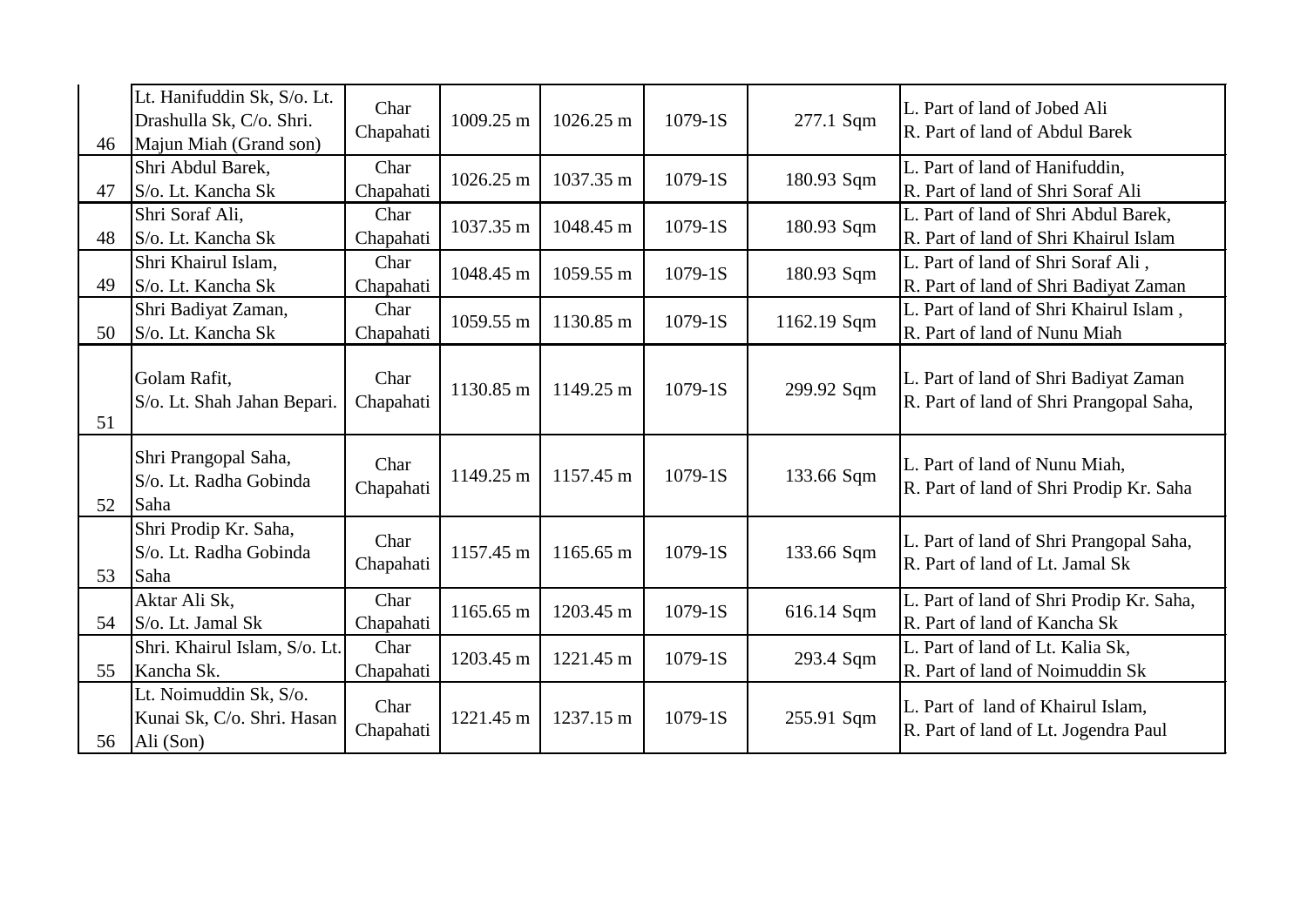| 57 | 1) Shri. Jogodish Paul, S/o.<br>Lt. Jogendra Paul<br>2) Shri. Ritish Paul, S/o. Lt.<br>Jogendra Paul<br>3) Shri. Pankaj Paul, S/o.<br>Lt. Jogendra Paul<br>4) Shri. Dip Kumar Paul,<br>S/o. Lt. Jogendra Paul<br>(to be equally distributed<br>among the above sons) | Char<br>Chapahati | 1237.15 m | 1259.45 m | $1079-1S$   | 363.49 Sqm  | L. Part of land of Noimuddin Sk,<br>R. Part of land of Shri Salam Miah             |
|----|----------------------------------------------------------------------------------------------------------------------------------------------------------------------------------------------------------------------------------------------------------------------|-------------------|-----------|-----------|-------------|-------------|------------------------------------------------------------------------------------|
| 58 | Shri Salam Miah,<br>S/o. Lt. Kancha Sk                                                                                                                                                                                                                               | Char<br>Chapahati | 1259.45 m | 1338.45 m | 1079-1S     | 1287.7 Sqm  | L. Part of land of Jogendra Paul<br>R. Part of land of Shri Edris Ali Bepari       |
| 59 | Shri Edris Ali Bepari,<br>S/o. Lt. Kodor Bepari                                                                                                                                                                                                                      | Char<br>Chapahati | 1338.45 m | 1431.85 m | 1079-1S     | 1522.42 Sqm | L. Part of land of Shri Salam Miah<br>R. Part of land of Shri Harjat Ali           |
| 60 | Shri Harjat Ali,<br>S/o. Lt. Zamaruddin Sk                                                                                                                                                                                                                           | Char<br>Chapahati | 1431.85 m | 1443.85 m | 1079-1S     | 195.6 Sqm   | L. Part of land of Shri Edris Ali Bepari,<br>R. Part of land of Shri Nur Zamal Sk, |
| 61 | Shri Nur zamal Sk,<br>S/o. Lt. Deanat Sk                                                                                                                                                                                                                             | Char<br>Chapahati | 1443.85 m | 1477.05 m | $1079 - 1S$ | 541.16 Sqm  | L. Part of land of Shri Harjat Ali,<br>R. Part of land of Shri Mujid Miah,         |
| 62 | Shri Mujid Miah,<br>S/o. Lt. Ajaruddin Sk.                                                                                                                                                                                                                           | Char<br>Chapahati | 1477.05 m | 1510.25 m | $1079-1S$   | 541.16 Sqm  | L. Part of land of Shri Nur Zamal Sk,<br>R. Part of land of Lt. Ajaruddin Sk,      |
| 63 | 1) Shri Majid Miah,<br>S/o.Lt. Ajaruddin Sk,<br>2) Shri. Abdul Azid,<br>S/o.Lt. Ajaruddin Sk<br>(compensation 50% each,<br>Shri. Abdul Azid to be paid<br>on production of Identity<br>Proof)                                                                        | Char<br>Chapahati | 1510.25 m | 1546.85 m | $1079-1S$   | 596.58 Sqm  | L. Part of land of Ajaruddin Sk,<br>R. Part of land of Shri Raham Ali Sk           |
| 64 | Shri Raham Ali Sk,<br>S/o. Lt. Deyanat Ali                                                                                                                                                                                                                           | Char<br>Chapahati | 1546.85 m | 1609.75 m | 1079-1S     | 1025.27 Sqm | L. Part of land of Lt. Ajaruddin Sk,<br>R. Part of land of Md. Sahid Miah          |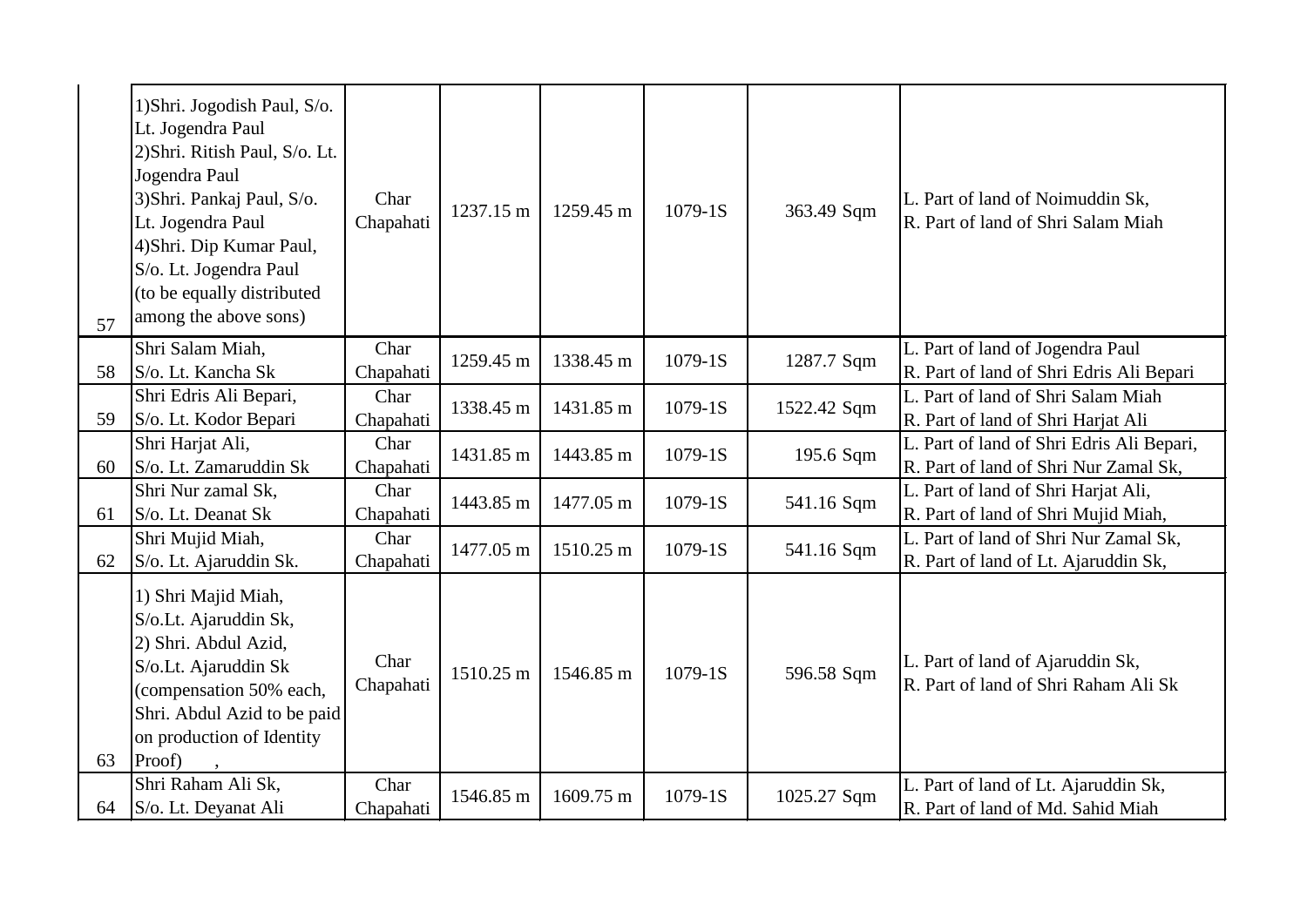| 65 | Md. Sahid Miah,<br>S/o. Lt. Raham Ali                              | Char<br>Chapahati | 1609.75 m    | 1624.75 m | $1079-1S$   | 244.5 Sqm   | L. Part of land of Shri Raham Ali Sk,<br>R. Part of land of Shri Nur Zamal Sk |
|----|--------------------------------------------------------------------|-------------------|--------------|-----------|-------------|-------------|-------------------------------------------------------------------------------|
| 66 | Shri Ahidul Islam,<br>S/o.Lt. Nur zamal Sk,<br>S/o. Lt. Mohar Sk,  | Char<br>Chapahati | 1624.75 m    | 1639.75 m | $1079-1S$   | 244.5 Sqm   | L. Part of land of Md. Sahid Miah,<br>R. Part of land of Lt. Memfazuddin SK   |
| 67 | Lt. Memfazuddin Sk,<br>S/o. Lt. Kandu Sk.                          | Char<br>Chapahati | 1639.75 m    | 1654.75 m | $1079-1S$   | 244.5 Sqm   | L. Part of land of Lt. Nur Zamal Sk,<br>R. Part of land of Sona Miah          |
| 68 | Shri Shah Jamal Sk,<br>S/o. Lt. Nazimuddin Sk                      | Char<br>Chapahati | 1654.75 m    | 1696.75 m | $1079 - 1S$ | 684.6 Sqm   | L. Part of land of Lt. Memfajuddin Sk<br>R. Part of land of Lt. Nur Md. Sk    |
| 69 | Lt. Nur Md Sk,<br>S/o. Lt. Mohan Sk,<br>$C/O$ . Sona Miah (Son)    | Char<br>Chapahati | 1696.75 m    | 1721.05 m | $1079-1S$   | 396.09 Sqm  | L. Part of land of Shah Jamal Sk<br>R. Part of land of Nurzamal Sk            |
| 70 | Shri Nur zamal Sk,<br>$\vert$ S/o. Lt. Dianat Sk                   | Char<br>Chapahati | 1721.05 m    | 1756.15 m | $1079-1S$   | 572.13 Sqm  | L. Part of land of Lt. Nur Md. Sk,<br>R. Part of land of Abdul Islam          |
| 71 | Shri. Abdul Islam,                                                 | Char<br>Chapahati | 1756.15 m    | 1760.05 m | $1079-1S$   | 63.57 Sqm   | L. Part of land of Shri Nur Zamal Sk<br>R. Part of land of Kancha Sk          |
| 72 | Lt. Kancha Sk, S/o. Shri.<br>Abdul Barek (Son)                     | Char<br>Chapahati | 1760.05 m    | 1796.05 m | $1079-1S$   | 586.8 Sqm   | L. Part of land of Abdul Islam<br>R. Part of land of Smt. Lalita Bala Das     |
| 73 | Smt. Lalita Bala Das,<br>W/o. Ghutu Das,<br>D/o. Lt. Bhobendra Das | Char<br>Chapahati | 1796.05 m    | 1822.05 m | $1079-1S$   | 423.8 Sqm   | L. Part of land of Kancha Sk<br>R. Part of land of Postischar                 |
|    |                                                                    |                   | <b>Total</b> | 1822.05 m |             | 31563.4 Sqm |                                                                               |

Deputy Commissioner South West Garo Hills, Ampati.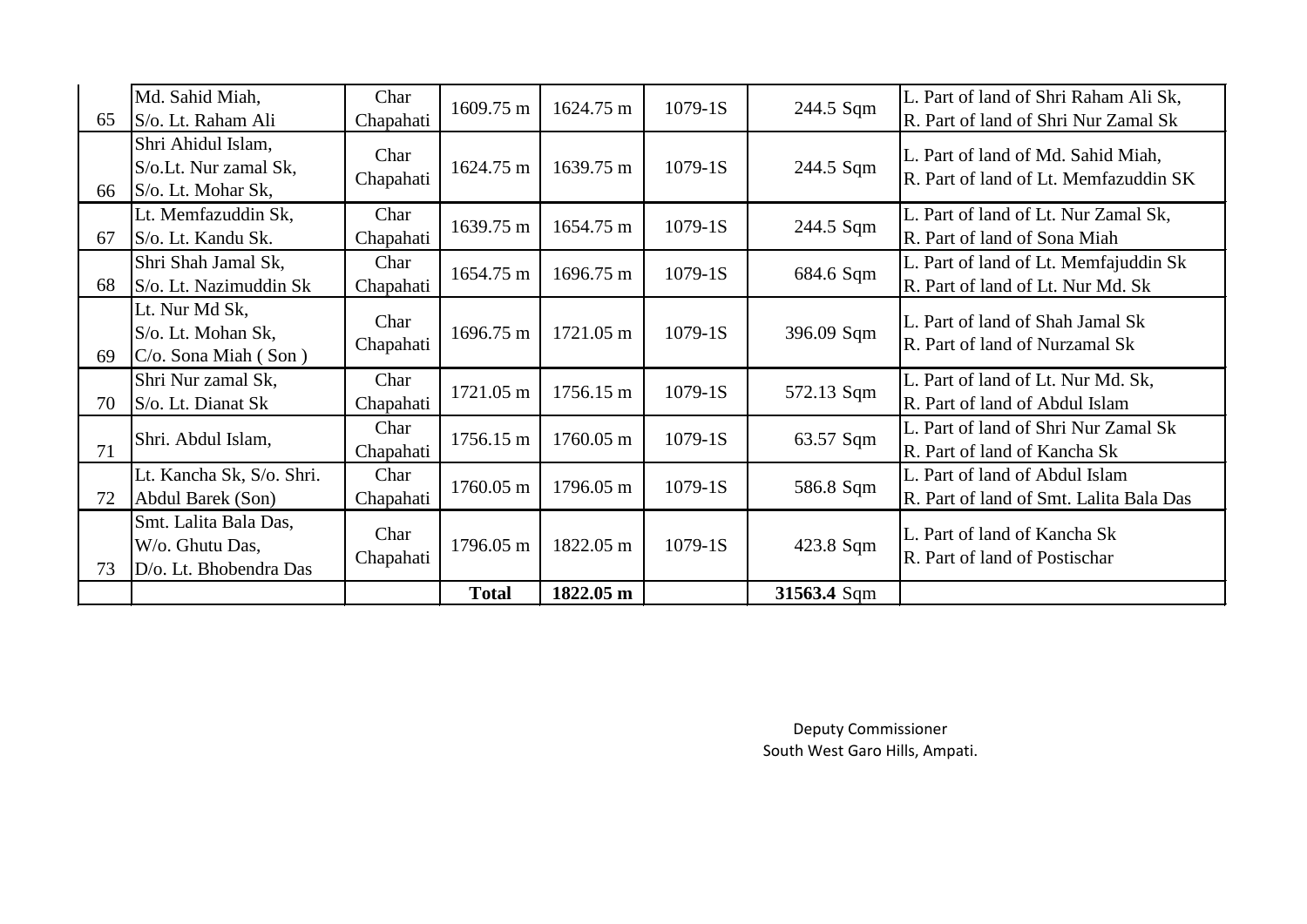## **Final Statement showing the land to be acquired for construction of Indo-Bangla Border fencing at Postischar under South West Garo Hills**

| Sl.<br>No.     | <b>Name of the Owner</b>                                                                                                                                                                                                                                                                                                                                                       | <b>Village</b> | From            | <b>Chainage in metre</b><br>To | B.P N <sub>0</sub> | Area in<br>Bigha / Sq.m | <b>Boundary of land</b>                                                  |
|----------------|--------------------------------------------------------------------------------------------------------------------------------------------------------------------------------------------------------------------------------------------------------------------------------------------------------------------------------------------------------------------------------|----------------|-----------------|--------------------------------|--------------------|-------------------------|--------------------------------------------------------------------------|
| -1             | 1) Shri. Samial Haque,<br>2) Shri. Gofur Sk,<br>3) Shri. Hasinur Sk,<br>4) Shri. Abdul Ali Sk,<br>5) Shri. Hajrat Ali,<br>6) Smt. Junufa Begum,<br>7) Smt. Fuleda Khatun,<br>8) Smt. Anesa Begum,<br>9) Smt. Sayada Begum,<br>10) Smt. Sumsun Nehar,<br>11) Smt. Sahar Bhanu<br>Sons & Daughters of<br>Lt. Sofiuddin Sk.<br>(compensation to be equally<br>given to the above) | Postischar     | 00 <sub>m</sub> | 85.30 m                        | 1080/2-T           | 1390.39 sq.m            | L. Char Chapahati<br>R. Part of land of Lt. Jahiruddin Sk                |
| $\overline{2}$ | Shri Shajamal Sheikh,<br>S/o. Lt. Najimuddin Sk, S/o.<br>Jahiruddin Sk.                                                                                                                                                                                                                                                                                                        | Postischar     | 85.30 m         | 108.80 m                       | $1080/2-T$         | 383.05 sq.m             | L. Part of land of Lt. Sofiuddin Sk,<br>R. Part of land of Ashya Khatun. |
| 3              | Jahima Bepari,<br>D/o. Lt. Ashya Khatun                                                                                                                                                                                                                                                                                                                                        | Postischar     | 108.80 m        | 132.30 m                       | $1080/2-T$         | 383.05 sq.m             | L. Part of land of Shajamal Sk<br>R. Part of land of Nukbor Ali          |
| $\overline{4}$ | Shri Nukbor Ali                                                                                                                                                                                                                                                                                                                                                                | Postischar     | 132.30 m        | 155.80 m                       | $1080/2-T$         | 383.05 sq.m             | L. Part of land Ashya Khatun<br>R. Part of land of Amiruddin Sk          |
| 5              | Shri Amiruddin Sk                                                                                                                                                                                                                                                                                                                                                              | Postischar     | 155.80 m        | 179.30 m                       | 1080/2-T           | 383.05 sq.m             | L. Part of land of Nukbor Ali<br>R. Part of land of Lt. Halima Khatun    |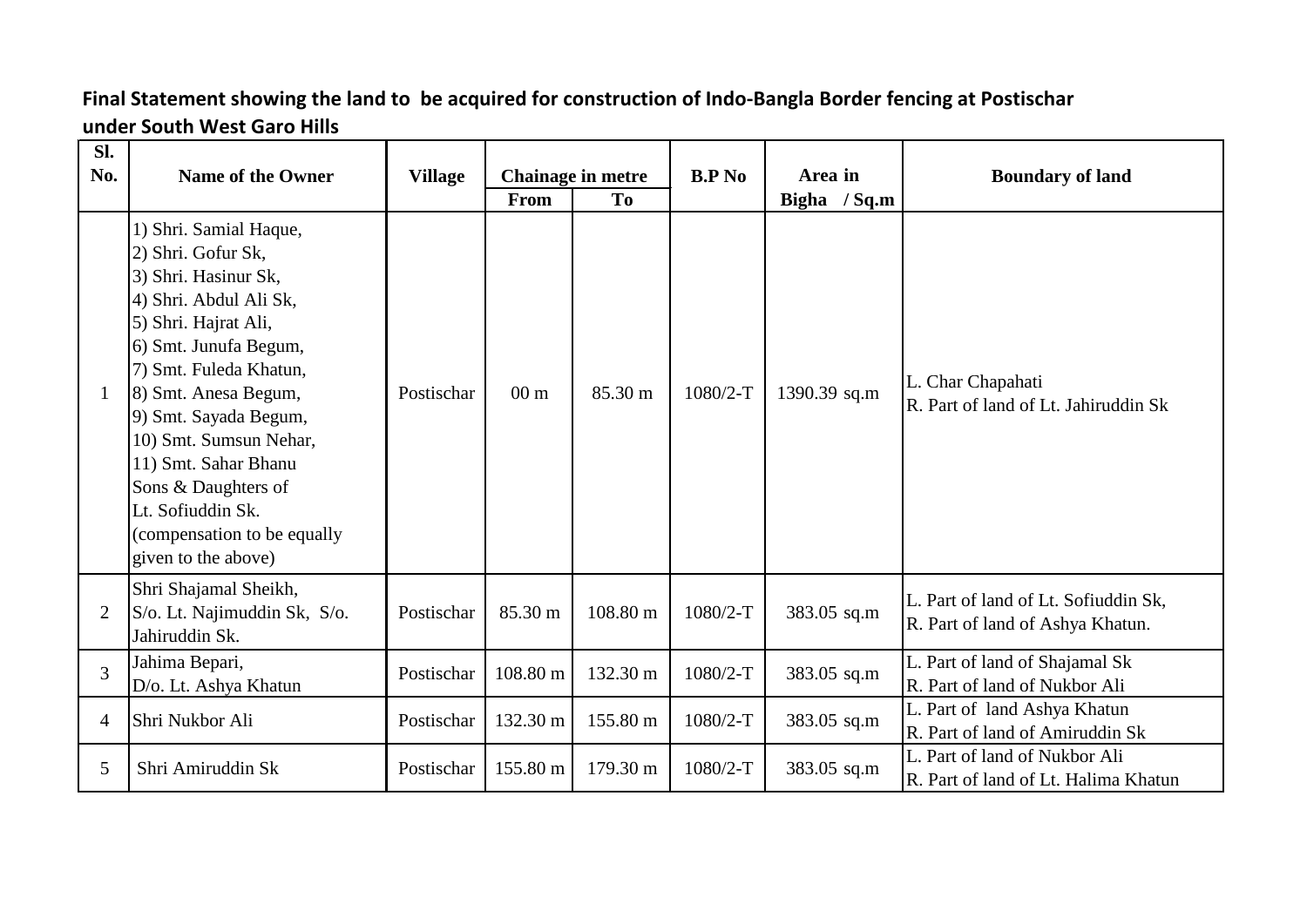| 6              | Lt. Halima Khatun,<br>D/o. Lt. Budu Sk<br>C/o. Shri Zalil Sk,              | Postischar | 179.30 m | 201.30 m | 1080/2-T   | 358.6 sq.m  | L. Part of land of Amiruddin Sk<br>R. Part of land of Halima Khatun             |
|----------------|----------------------------------------------------------------------------|------------|----------|----------|------------|-------------|---------------------------------------------------------------------------------|
| $\overline{7}$ | Shri Roton Ch. Paul,<br>S/o. Lt. Romesh Paul                               | Postischar | 201.30 m | 215.30 m | 1080/2-T   | 228.2 sq.m  | L. Part of land of Lt. Halima Khatun<br>R. Part of land of Nur Zamal Sk         |
| 8              | Shri Nur Zamal Sk,<br>S/o. Lt. Mohor Sk                                    | Postischar | 215.30 m | 242.10 m | 1080/2-T   | 436.84 sq.m | L. Part of land of Roton Ch. Paul<br>R. Part of land of Sohid Sk                |
| 9              | Sohid Sk,<br>S/o.Lt. Nurmahamad Sk,<br>S/o. Lt. Mohar Sk,                  | Postischar | 242.10 m | 264.60 m | 1080/2-T   | 366.75 sq.m | L. Part of land of Nur Zamal Sk<br>R. Part of land of Anuwar Hussain            |
| 10             | Anuwar Hussain<br>Grand son of Lt. Akbar Ali                               | Postischar | 264.60 m | 287.10 m | $1080/2-T$ | 366.75 sq.m | L. Part of land of Sohid Sk<br>R. Part of land of Shri Hojorat Ali Sk           |
| 11             | Shri Hojorat Ali Sk,<br>S/o. Lt. Afajuddin Sk                              | Postischar | 287.10 m | 338.10 m | 1080/2-T   | 831.3 sq.m  | L. Part of land of Lt. Akbar Ali<br>R. Part of khas land                        |
| 12             | Shri Ansar Ali,<br>S/o. Lt. Afajuddin Sk                                   | Postischar | 338.10 m | 394.10 m | 1080/2-T   | 912.8 sq.m  | L. Part of land of Shri Hojorat Ali Sk,<br>R. Part of land of Shri Ayab Ali Sk  |
| 13             | Shri Ayab Ali Sk,<br>S/o. Lt. Kutu Sk                                      | Postischar | 394.10 m | 454.80 m | 1080/2-T   | 989.41 sq.m | L. Part of land of Ansar Ali<br>R. Part of land of Lt. Najiruddin Sk.           |
| 14             | Lt. Nojimuddin Sheikh,<br>S/o. Lt. Zamir Sk,<br>C/o. Sahjamal Sheikh (Son) | Postischar | 454.80 m | 484.30 m | 1080/2-T   | 480.85 sq.m | L. Part of land of Shri Ayab Ali Sk,<br>R. Part of land of Shri Ayab Ali Sk,    |
| 15             | Shri Ayub Ali Sk,<br>S/o. Lt. Kutu Sk                                      | Postischar | 484.30 m | 539.10 m | 1080/2-T   | 893.24 sq.m | L. Part of land of Lt. Najiruddin Sk,<br>R. Part of land of Shri Banaruddin Sk, |
| 16             | Shri Banaruddin Sk,<br>S/o. Lt. Jasimuddin Sk.                             | Postischar | 539.10 m | 563.10 m | 1080/2-T   | 391.2 sq.m  | L. Part of land of Shri Ayab Ali Sk,<br>R. Part of land of Shri Banaruddin Sk,  |
| 17             | Shri Saha Alom,<br>S/o. Lt. Songser Ali                                    | Postischar | 563.10 m | 584.10 m | 1080/2-T   | 342.3 sq.m  | L. Part of land of Shri Banaruddin Sk,<br>R. Part of land of Shri Abdul Batin   |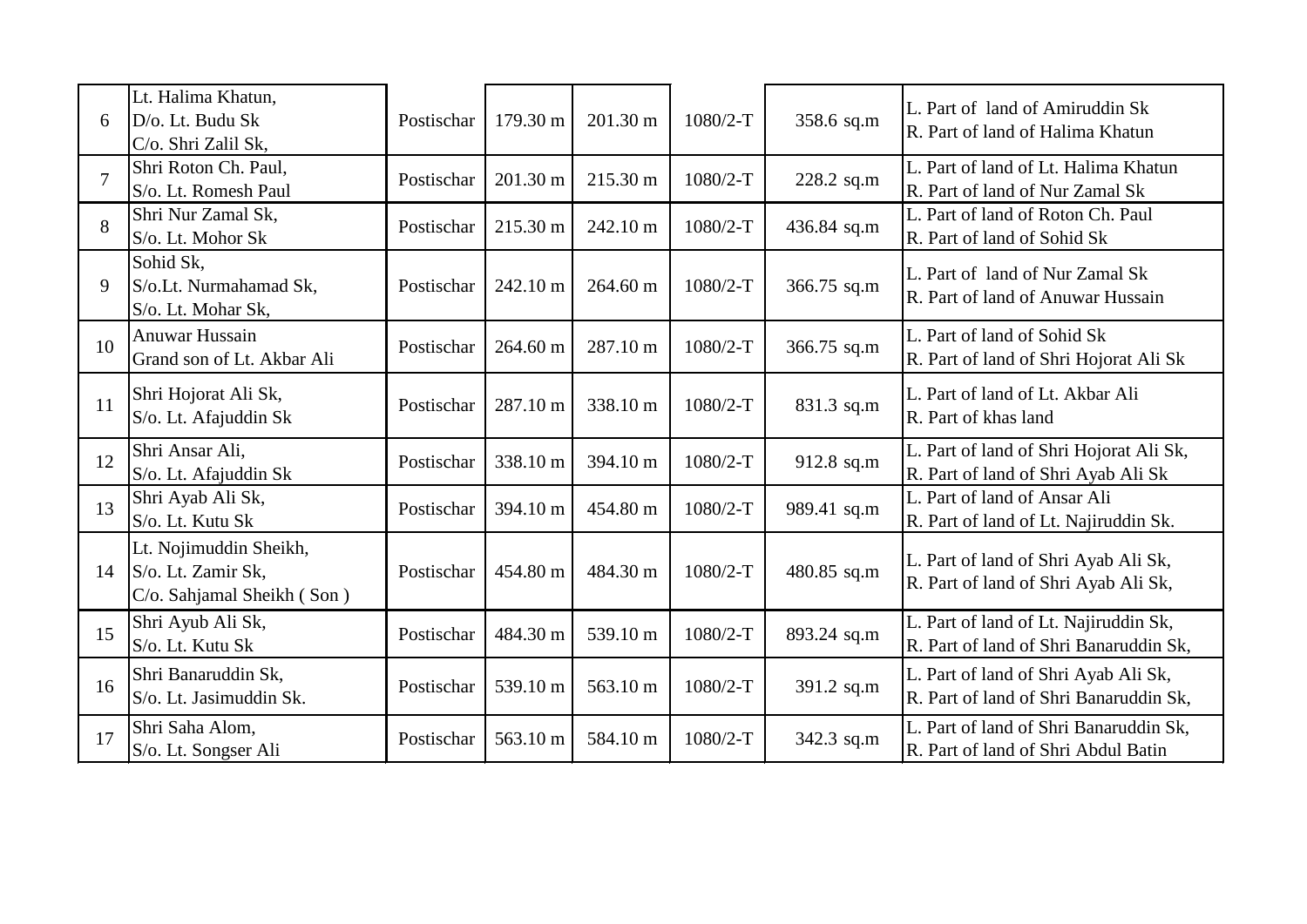| 18 | Shri Abdul Batin,<br>S/o. Shri Abdul Sattar,<br>Shri Abdul Hasem,<br>S/o. Shri Abdul Sattar     | Postischar | 584.10 m | 629.30 m | $1080/2-T$ | 736.76 sq.m | L. Part of land of Shri Saha Alom<br>R. Part of land of Shri Ayub Ali Sk,    |
|----|-------------------------------------------------------------------------------------------------|------------|----------|----------|------------|-------------|------------------------------------------------------------------------------|
| 19 | Shri Ayub Ali Sk,<br>S/o. Lt. Kutu Sk                                                           | Postischar | 629.30 m | 646.50 m | $1080/2-T$ | 286.88 sq.m | L. Part of land of Shri Abdul Batin<br>R. Part of land of Shri Abdus Sattar  |
| 20 | Shri Abdus Sattar,<br>S/o. Lt. Hajimuddin                                                       | Postischar | 646.50 m | 685.50 m | $1080/2-T$ | 635.7 sq.m  | L. Part of land of Shri Ayub Ali Sk,<br>R. Part of land of Lt. Halima Khatun |
| 21 | Lt. Halima Khatun,<br>D/o. Lt. Budu Sk,<br>C/o. Enayful Haque (Husband)                         | Postischar | 685.50 m | 722.20 m | $1080/2-T$ | 598.21 sq.m | L. Part of land of Shri Abdus Sattar,<br>R. Part of land of Moinuddin Sk     |
| 22 | Lt. Moinuddin Sk,<br>S/o. Lt. Checharu Sk,<br>C/o. Abdul Batin (Grand Son)                      | Postischar | 722.20 m | 773.20 m | 1080/2-T   | 831.3 sq.m  | L. Part of land of Lt. Halima Khatun,<br>R. Part of land Saha Zamal Sk       |
| 23 | Lt. Saha Zamal Sk,<br>S/o. Lt. Dinesh Sk,<br>C/o. Sahedur Sk, (Son)                             | Postischar | 773.20 m | 792.10 m | 1080/2-T   | 308.07 sq.m | L. Part of land of Moinuddin Sk,<br>R. Part of land of Shri Sona Miah        |
| 24 | Shri Sona Miah,<br>S/o. Lt. Kuna Sk                                                             | Postischar | 792.10 m | 812.30 m | 1080/2-T   | 329.26 sq.m | L. Part of land of Lt. Sahazamal Sk,<br>R. Part of land of Nibisuddin Sk     |
| 25 | Lt. Phekuram Das,<br>S/o. Lt. Sosti Kanto Das,<br>(1)<br>Motibala Das (wife)                    | Postischar | 812.30 m | 827.30 m | $1080/2-T$ | 244.5 sq.m  | L. Part of land of Shri Sona Miah,<br>R. Part of land of Lt. Samar Sk,       |
| 26 | $S/O$ .<br>Lt. Samar Sk,<br>Lt Soba Sk,<br>$C/O$ .<br>Shri. Hujuk Ali (Son)                     | Postischar | 827.30 m | 851.30 m | 1080/2-T   | 391.2 sq.m  | L. Part of land of Nibisuddin Sk,<br>R. Part of land of Laily Bewa           |
| 27 | Smt. Laily Bewa,<br>D/o. Lt. Abdul Latif,<br>W/o. Lt. Samsul Haque,<br>C/o. Anwar Hussain (Son) | Postischar | 851.30 m | 878.30 m | $1080/2-T$ | 440.1 sq.m  | L. Part of land of Bahadur Ali Sk,<br>R. Part of land of Lotiful Bibi        |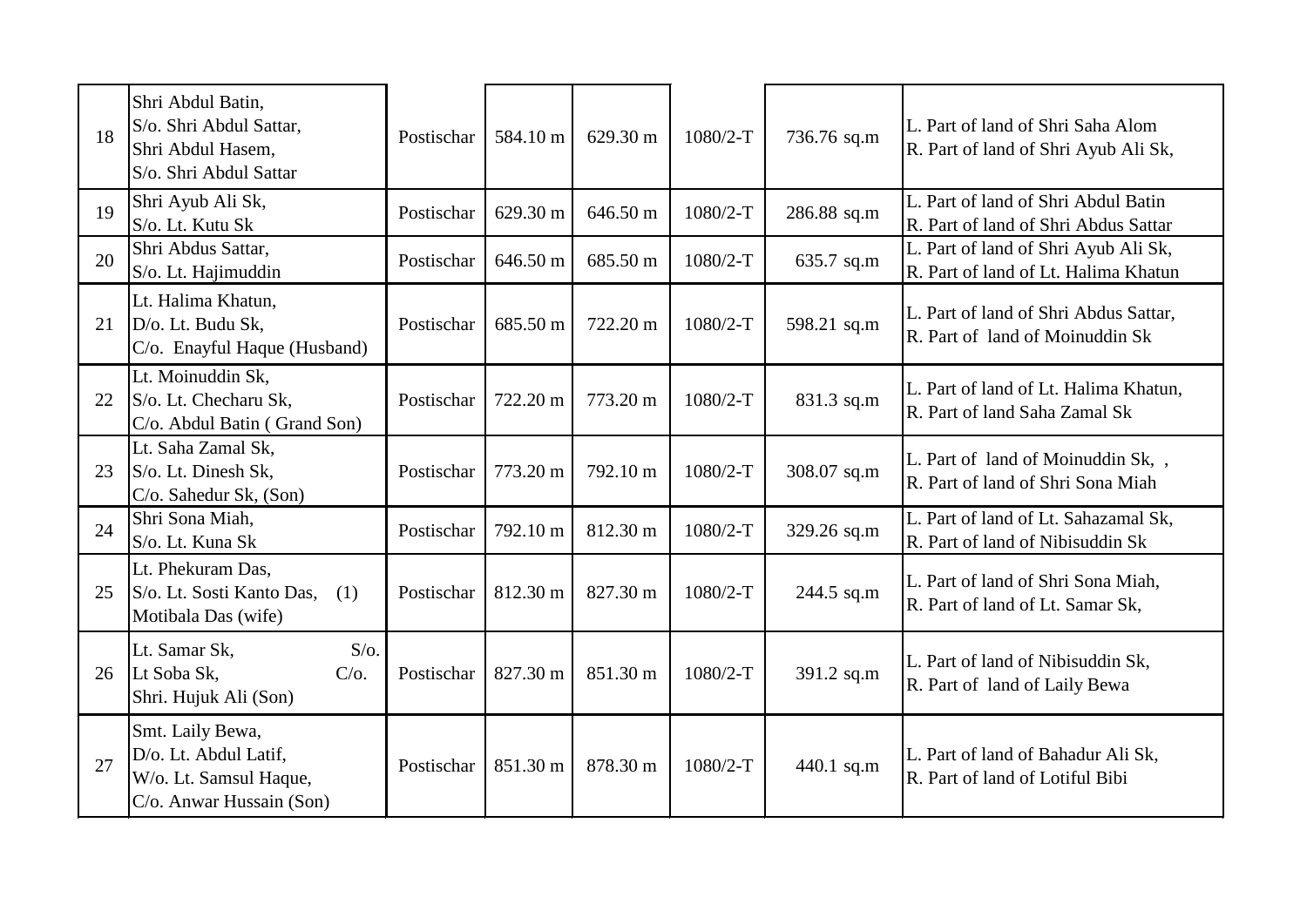| 28 | Lt. Lotiful Bibi,<br>D/o. Lt. Nobejuddin Sk,<br>W/o. Kuna Sk,<br>$C/O$ . Sona Miah (Son)                                                           | Postischar | 878.30 m            | 896.30 m                       | $1080/2-T$ | 293.4 sq.m  | L. Part of land of Laily Bewa,<br>R. Part of land of Shri Jobed Ali Sk,           |
|----|----------------------------------------------------------------------------------------------------------------------------------------------------|------------|---------------------|--------------------------------|------------|-------------|-----------------------------------------------------------------------------------|
| 29 | Shri Jobed Ali Sk,<br>S/o. Lt. Dorajulla Sk                                                                                                        | Postischar | 896.30 m            | 961.30 m                       | $1080/2-T$ | 1059.5 sq.m | L. Part of land of Lotiful Bibi<br>R. Part of land of Lt. Hanifuddin Sk,          |
| 30 | Lt. Hanifuddin Sk,<br>S/o. Lt. Doroshulla Sk,<br>C/o. Shri Rustom Ali (Son)                                                                        | Postischar | 961.30 m            | 989.70 m                       | 1080/2-T   | 462.92 sq.m | L. Part of land of Shri Jobed Ali Sk,<br>R. Part of land of Shri Jobed Ali Sk,    |
| 31 | Shri Jobed Ali Sk,<br>S/o. Lt. Dorojulla Sk                                                                                                        | Postischar | 989.70 m            | 1040.50 m                      | $1080/2-T$ | 828.04 sq.m | L. Part of land of Lt. Hanifuddin Sk,<br>R. Part of land of Lt. Hanifuddin Sk,    |
| 32 | Lt. Hanifuddin Sk,<br>S/o. Lt. Dorojulla Sk,<br>C/o. Jobed Ali Sk,                                                                                 | Postischar | $1040.50$ m         | 1063.50 m                      | $1080/2-T$ | 374.9 sq.m  | L. Part of land of Shri Jobed Ali Sk,<br>R. Part of land of Shri Jobed Ali Sk,    |
| 33 | Shri Jobed Ali Sk,<br>S/o. Lt. Dorojulla Sk                                                                                                        | Postischar | $1063.50 \text{ m}$ | $1092.50 \text{ m}$            | $1080/2-T$ | 472.7 sq.m  | L. Part of land of Lt. Hanifuddin Sk,<br>R. Part of land of Shri Nripen Ch. Paul, |
| 34 | Shri Nripen Ch. Paul - 50%<br>Based on sale deed by Nripen<br>Ch. Paul compensation payment<br>25% each shall be for Hamidul<br>Islam & Harun Miah | Postischar |                     | $1092.50 \text{ m}$ 1122.50 m  | 1080/2-T   | 489 sq.m    | L. Part of land of Shri Jobed Ali Sk,<br>R. Part of land of Khudeja Begum,        |
| 35 | Smt. Khudeja Begum,<br>D/o. Lt. Naida Sk,<br>Abubaker Sk (Husband)                                                                                 |            |                     | Postischar 1122.50 m 1133.20 m | $1080/2-T$ | 174.41 sq.m | L. Part of land of Shri Nripen Ch. Paul,<br>R. Part of land of Chand Miah         |
| 36 | Shri Chand Miah                                                                                                                                    | Postischar | 1133.20 m           | 1143.90 m                      | 1080/2-T   | 174.41 sq.m | L. Part of landf of Khudeja Begum<br>R. Part of land of Abdul Latif               |
| 37 | Shri Abdul Latif,                                                                                                                                  | Postischar |                     | $1143.90 \text{ m}$ 1154.60 m  | 1080/2-T   | 174.41 sq.m | L. Part of land of Chand Miah,<br>R. Part of land of Hujuk Ali                    |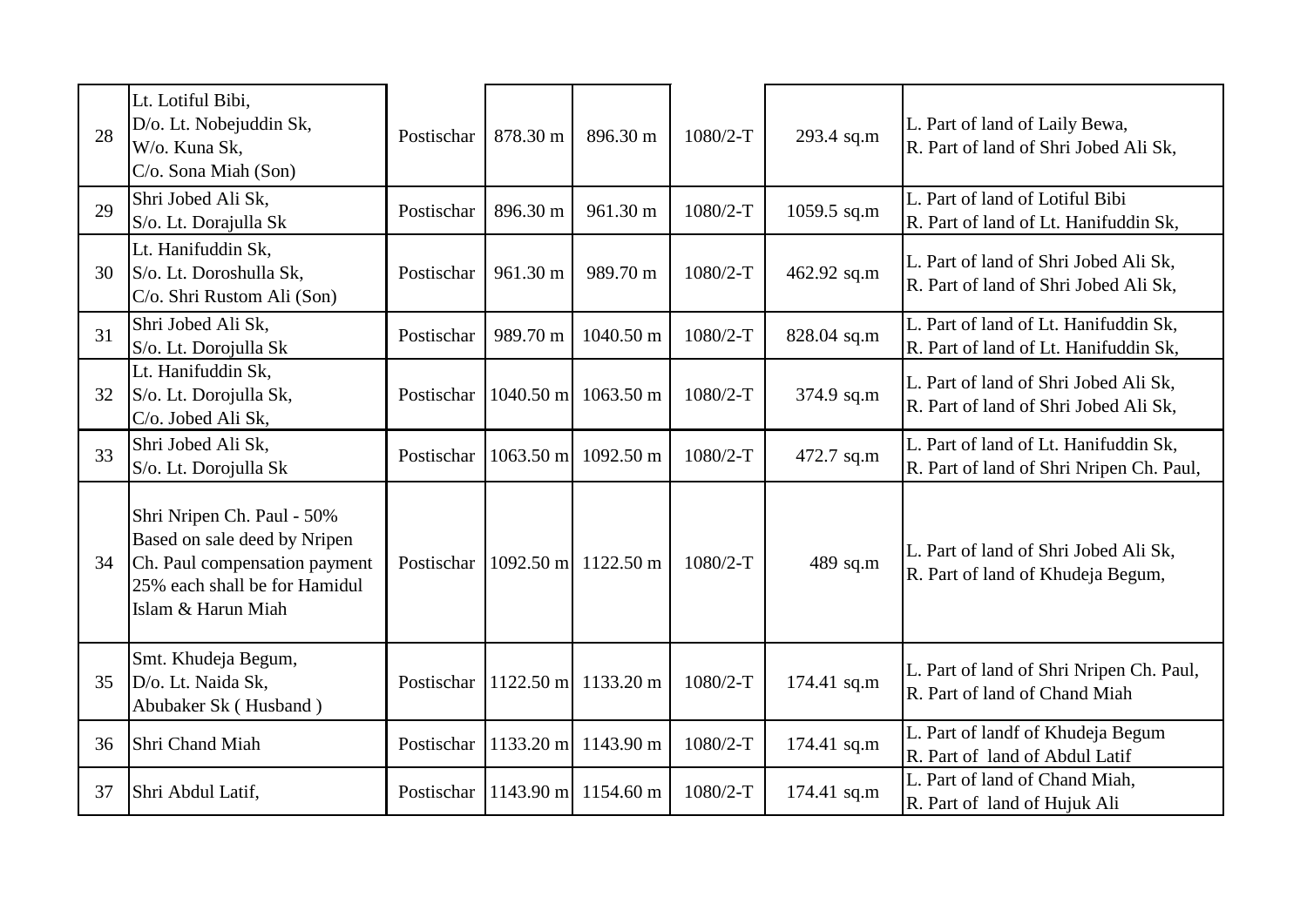| 38 | Shri Hujuk Ali                                                                                                                                             | Postischar |                     | $1154.60 \text{ m}$ 1165.30 m | $1080/2-T$ | 174.41 sq.m | L. Part of land of Abdul Latif<br>R. Part of land of Hujuk Ali             |
|----|------------------------------------------------------------------------------------------------------------------------------------------------------------|------------|---------------------|-------------------------------|------------|-------------|----------------------------------------------------------------------------|
| 39 | Shri Hujuk Ali,<br>S/o. Lt. Naida Sk                                                                                                                       | Postischar |                     | 1165.30 ml 1196.30 m          | $1080/2-T$ | 505.3 sq.m  | L. Part of land of Hujuk Ali,<br>R. Part of land of Shri Ziarul Haque      |
| 40 | Shri Ziarul Haque,<br>S/o. Lt. Conser Sk,                                                                                                                  | Postischar |                     | $1196.30$ m $1238.10$ m       | 1080/2-T   | 681.34 sq.m | L. Part of khas land<br>R.<br>Part of land of Lt. Sonar Sk                 |
| 41 | (1) Shri Badshah Ali - 60%<br>(2) Shri Sohid Miah - 20%,<br>(3) Smt. Halema Bibi - 20%<br>family members of<br>Lt.<br>Sonar Sk,<br>S/o. Lt. Sobatullah Sk, | Postischar |                     | 1238.10 ml 1282.70 m          | $1080/2-T$ | 726.98 sq.m | L. Part of land of Shri Ziarul Haque,<br>R. Part of land of shri Gobra Sk, |
| 42 | Shri Gobra Sk,<br>S/o. Lt. Abunal Sk,<br>C/o. Mofidur Sk, (Son)                                                                                            | Postischar |                     | 1282.70 ml 1300.70 m          | $1080/2-T$ | 293.4 sq.m  | L. Part of land of Lt. Sonar Sk,<br>R. Part of land of Smt. Jamilla Khatun |
| 43 | 1) Khulil Sk<br>2)<br>Jalil Sk<br>3) Sayad Miah<br>sons of Lt. Jamilla Khatun to be<br>equally divided for above persons                                   | Postischar | $1300.70 \text{ m}$ | 1333 m                        | $1080/2-T$ | 526.49 sq.m | L. Part of land of Shri Gobra Sk,<br>R. Part of land of Resona Khatun      |
| 44 | Smt. Resona Khatun,<br>D/o. Lt. Lal Chand,<br>Rastam Ali (father-in-law)                                                                                   | Postischar | 1333 m              | 1342.60 m                     | $1080/2-T$ | 156.48 sq.m | L. Part of land of Smt. Jamilla Khatun,<br>R. Part of land of Jobed Ali Sk |
| 45 | Shri Jobed Ali Sk,<br>S/o. Lt. Torusula Sk.                                                                                                                | Postischar | $1342.60$ m         | 1363.90 m                     | 1080/2-T   | 347.19 sq.m | L. Part of land of Resona Khatun,<br>R. Part of land of Rastam Ali Sk      |
| 46 | Shri Rastam Ali Sk,<br>S/o. Lt. Hanif Sk                                                                                                                   | Postischar | 1363.90 m           | 1381.90 m                     | $1080/2-T$ | 293.4 sq.m  | L. Part of land of Jobed Ali Sk,,<br>R. Part of land of Lt. Abdul Jobbar   |